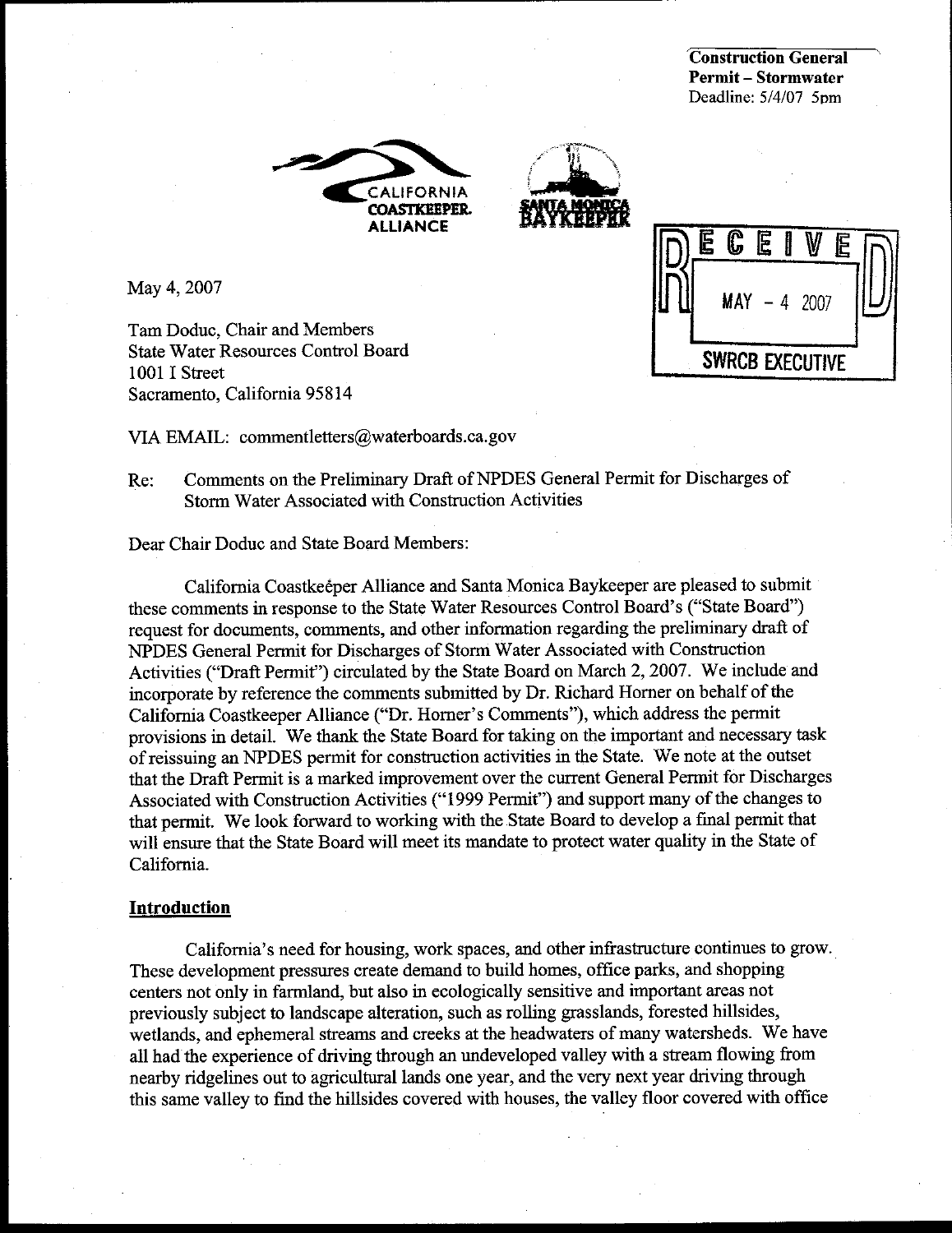Construction Permit Comments May 4, 2007 Page 2 of 16

 $\overline{a}$ 

buildings and grocery stores, and the stream either gone or a shadow of its former self. The developers' financial incentive, when building whole towns in a matter of months, is to work as quickly as possible with little regard for the downstream water quality impacts of their operations, since every day spent building is a decrease in the profit margin. In the process, entire hillsides can be graded at once, with scores of dump trucks, cement mixers, and other heavy machinery criss-crossing the land, and the local ecosystem is immediately transformed. The incentive is the same with smaller scale projects: work quickly with an eye towards expeditious completion, regardless of the environmental cost of getting the job done. The questions the Water Board must ask are: what are the consequence for water quality of this pressure to work as quickly as possible, and how should a permit be constructed in light of this situation to best protect water quality?

One obvious consequence of these activities is the potential for massive amounts of sediment and other waste to discharge into nearby waterways. It is generally acknowledged that erosion rates from construction sites are much greater than from almost any other land use activity.<sup>1</sup> Once soil is disturbed by grading and the operation of trucks and other heavy construction equipment, the disturbed land becomes vulnerable to erosion, and any significant rainfall event has the potential to cause large amounts of sediments, oil and grease, trash, sewage, phosphorus and other chemicals used in construction activities to wash down hillsides and into creeks, rivers, and their downstream water bodies. The result is the deterioration of water quality and harm to aquatic species and their habitats. Another significant consequence of construction projects is long-term impacts on the local hydrology ("hydromodification"). In particular, construction projects can result in the complete and long-term transformation of the local hydrology by directly or indirectly rerouting streams and paving the land, to prevent preventing storm water infiltration.

A major issue that the State Board faces in developing a permit that will protect water quality from impacts of construction activity, and an issue that is unique to construction sites, is their high-pressure and transitory nature, and the resulting short timeframe that the Board has to make sure that proper measures are implemented to prevent both short- and long-term degradation. In light of the pressures of construction and its short-term nature, the State Board will only be effective and protect water quality if the permit sets forth clear requirements dischargers must meet that will protect water quality, simple and transparent methods to determine compliance with these requirements, effective means of enforcement to protect water quality during construction, and appropriate measures to prevent long-term physical and other impacts to the local hydrology and water quality.

The Draft Permit presents a major step towards achieving these goals. Our comments, which support many aspects of the Draft Permit and offer suggestions to improve others, are presented as follows: (1) we provide our support for many of the improvements the Draft Permit makes over the 1999 Permit such as the hydromodification standards and risk assessment procedures to guide BMP development and implementation; (2) we explain the

<sup>&</sup>lt;sup>1</sup> Novotny, V. and H. Olem, 1994, *Water Quality: Prevention, Identification, and Management of Diffuse Pollution*, New York: Van Nostrand Reinhold.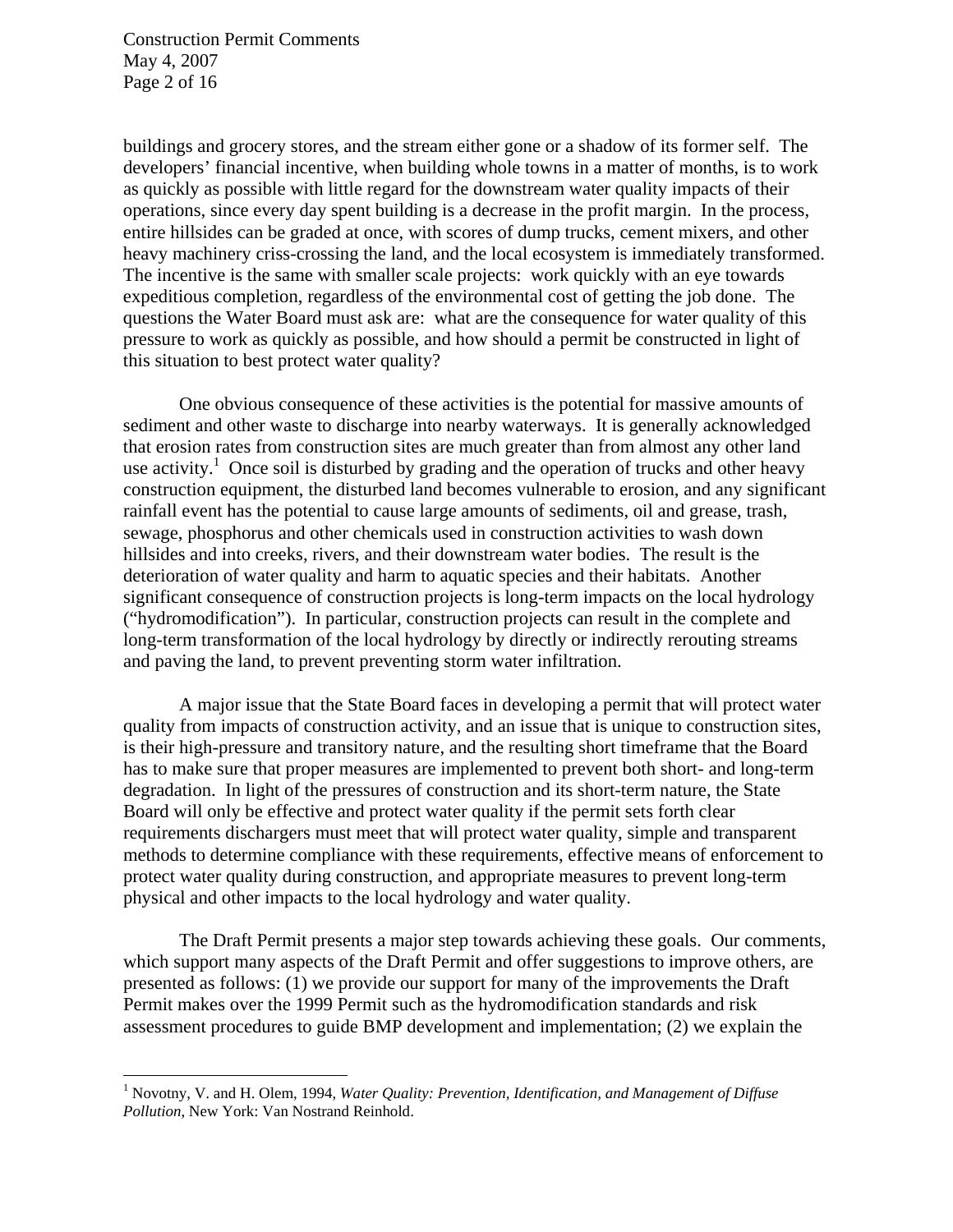Construction Permit Comments May 4, 2007 Page 3 of 16

concerns we have with the Draft Permit despite these improvements. In summary, our concerns are:

- (a) compliance determinations in NPDES permits must be simple and transparent but as currently written the Draft Permit will not achieve this requirement;
- (b) beyond failing to allow for simple, transparent compliance determinations, the Draft Permit does not provide enforcement mechanisms necessary to address the transitory nature of construction discharges;
- (c) the Clean Water Act requires the Construction Permit ensure compliance with water quality standards but the Draft Permit fails in this regard;
- (d) numeric effluent limitations ("NELs") are both feasible and appropriate but the Permit does not incorporate them for the most significant pollutants;
- (e) the Draft Permit's monitoring provisions must be designed to demonstrate compliance with the permit and should not be treated as a penalty; and
- (f) though the agency review and public participation provisions of the Draft Permit are superior to those in the 1999 Permit, these provisions require further modification to meet the requirements of the Clean Water Act and controlling legal precedent.

## **I. Support for Key Elements of the Draft Permit**

The Blue Ribbon Panel of Experts convened by the State Board to assess stormwater controls in California issued a report in June 2006, "Report on the Feasibility of Numeric Effluent Limitations Applicable to Discharges of Storm Water Associated with Municipal, Industrial and Construction Activities" ("Blue Ribbon Panel Report"). The Blue Ribbon Panel Report concludes that the existing system for managing storm water pollution is not working, "specifically recognizing in the construction context that "…traditional erosion and sediment controls are highly variable in performance, resulting in highly variable turbidity levels in the site discharge." In the Draft Permit, the Fact Sheet incorporates the findings of the Blue Ribbon Panel Report, stating:

> It is critical to recognize that the BMP solution to storm water problems has been inadequate, based on 15+ years of experience with construction, industrial, and Phase 1 MS4 storm water permits. $2^2$

The Draft Permit begins to address some of the issues raised by the Blue Ribbon Panel and State and Regional Water Board staff as systemic problems with the current permit. The changes to the current permit that we endorse include the following:

- Standards to eliminate or minimize damage caused by hydromodification;<sup>3</sup>
- Requirements to characterize the risks posed by each site; $\frac{4}{3}$

 $2$  Draft Permit, Fact Sheet at 19 of 40 (emphasis added).

<sup>&</sup>lt;sup>3</sup> Draft Permit, Section XI(A).

<sup>&</sup>lt;sup>4</sup> *Id.*, Section VIII(A).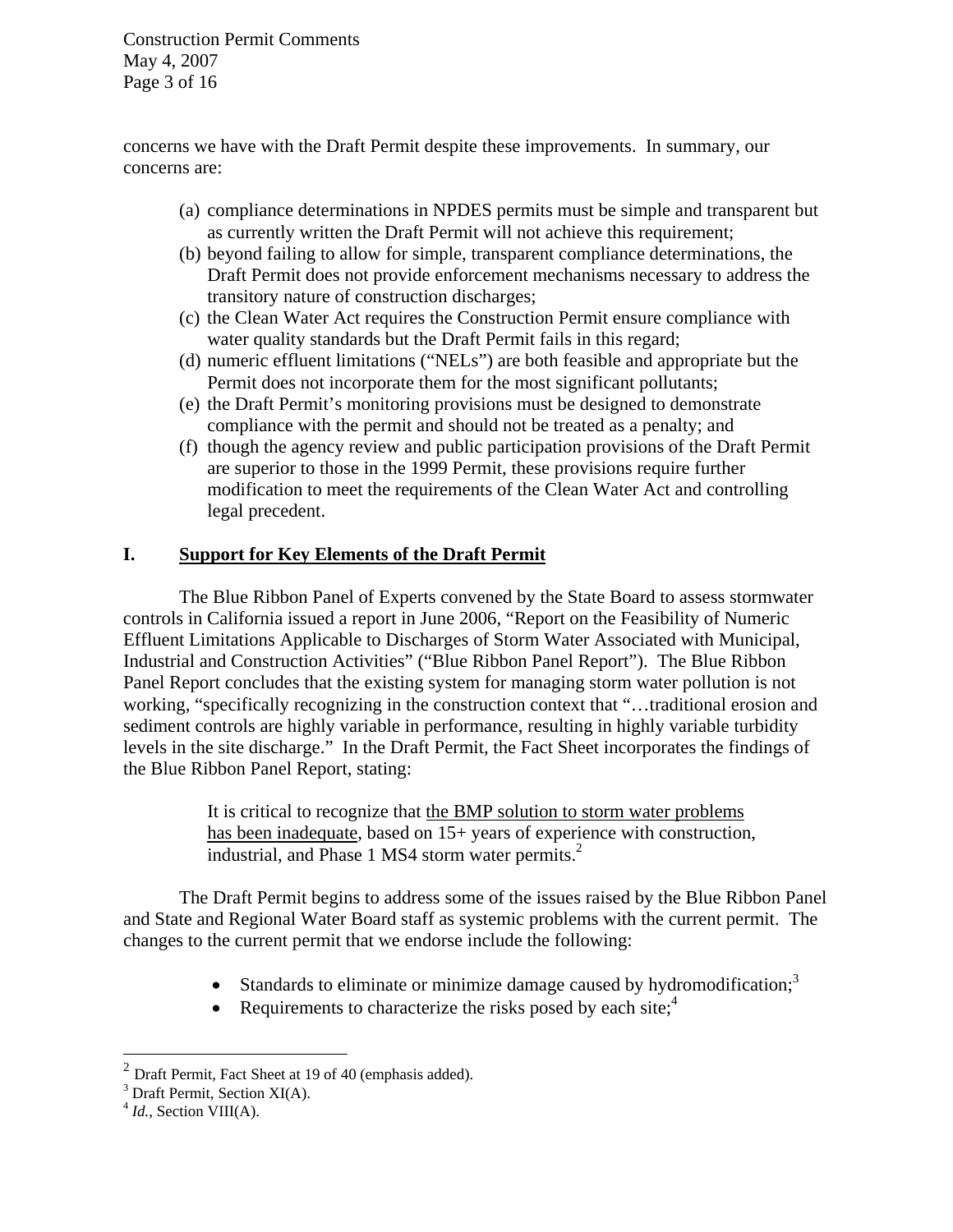- Requirements to monitor the effluent and track potential damage to the environment so it can be quickly reversed;  $5$  and
- Guidelines for using the active treatment system ("ATS")/source control options.<sup>6</sup>

We reference the comments by Dr. Richard Horner submitted on behalf of the California Coastkeeper Alliance ("Dr. Horner's Comments") for details on our support for these changes, and include additional analysis below.

# **A. Hydromodification Standards Will Help Protect Long-term Water Quality and Aquatic Habitat from Negative Impacts of Construction and Development**

 The hydromodification standards in the Draft Permit will generate important improvements in water quality in the face of increasing landscape alteration in California. The Draft Permit would benefit from additional explanation of the importance of maintaining the pre-construction hydrograph to in order to prevent aquatic habitat degradation; there is significant available technical information on this issue that could be easily integrated into the Draft Permit. Emphasis should be given to the benefits that a stable, functioning stream channel has on water quality – thus providing support incorporated into the Draft Permit for the proposed hydromodification standards.

A general NPDES permit for discharges associated with construction activities is the appropriate place to implement such hydromodification standards. The concern raised by CASQA and BIA at the April 20 Workshop – that the hydromodification standards in the Draft Permit will create a confusing and potentially conflicting regulatory regime for builders who must also meet similar standards pursuant to MS4 permits – appears to be merely an attempt to delay the implementation of a meaningful program. CASQA and BIA are asking the State Board to maintain the status quo and defer to a program that has been only marginally effective in protecting stream-bed degradation and associated water quality problems. Further, as Dr. Gary Wolff and staff noted during the April 20 Workshop, in many of the less-developed areas of the state not covered by MS4 permits, the construction permit may be only avenue the State Board has to require measures to meet its mandate of protecting water quality. Indeed, some of these areas likely have particularly pristine habitat that demands protection offered by hydromodification requirements. Reliance on the CEQA process or other planning processes will also be ineffective protection since, as Dr. Wolff also correctly noted, the State Board does not have the power to require changes to projects during these planning processes. In order to avoid any concern about duplicative regulation, a simple clarification stating that the dischargers must meet the stricter of either the hydromodification standards of the applicable MS4 permit or of the construction permit is all that would be necessary.

<sup>5</sup> *Id*., Attachment E, Section E. 6 *Id.*, Section E(1).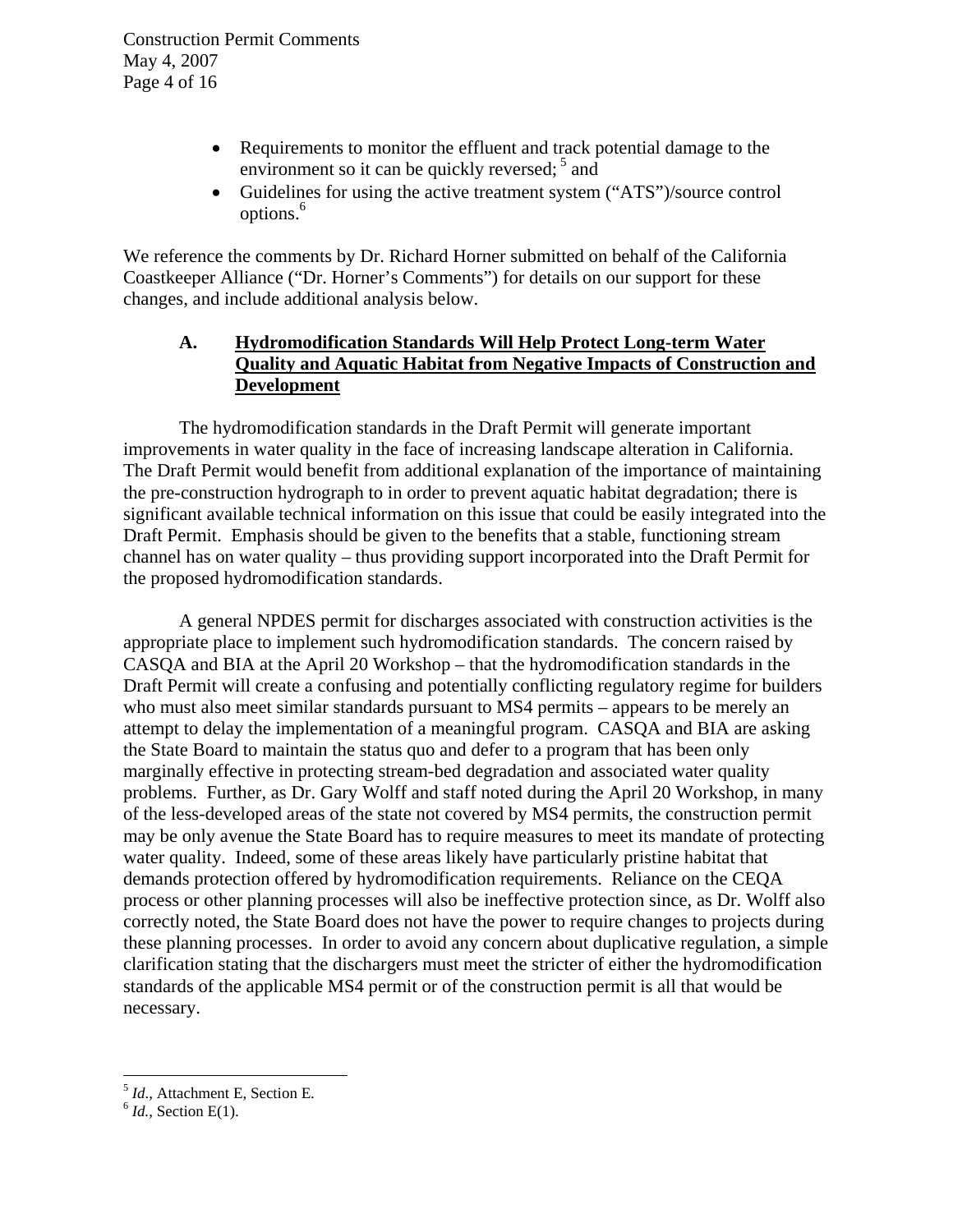Construction Permit Comments May 4, 2007 Page 5 of 16

The State Board should have no reservations about requiring hydromodification standards in the construction permit even though the construction permit may not have to be obtained until after the project is designed. As is the case with any permit that will be required at some point during development, the project must be designed to meet the requirements of that permit. Since preventing long-term water quality degradation that often accompanies landscape alteration is most cost-efficient and easiest to implement during the initial development phase, we support the inclusion of hydromodification standards in the Draft Permit.

#### **B. The Site Risk Analysis and Characterization Requirements Are Necessary for Determining Appropriate Pollution Control Measures**

The site risk analysis and characterization requirement is a well-conceived component of the Draft Permit. In particular, it will provide both the regulated parties and the regulators with important information to effectively develop and implement BMPs to control pollutant discharges. However, we caution that using the results of the risk analysis and characterization to exempt facilities from regulatory requirements must be avoided. Using risk analysis as a basis for regulation is inconsistent with the Clean Water Act's technologyforcing regulatory structure.<sup>7</sup> Further, as a practical matter, exempting certain facilities from fundamental aspects of the Draft Permit, such as the requirement to prepare a SWPPP and the requirements to monitor effluent discharges, will have the unintended consequence of encouraging these facilities to forego implementing needed pollution control practices. The relative risk of erosion or other pollution generating conditions at a site does not mean that there is no risk, and as such the Draft Permit should be modified to remove the exemptions to permit requirements currently allowed to low-risk sites.

# **C. The Requirement to Monitor Effluent Regardless of Identified BMP Failure Is Essential**

We also support the new requirement to monitor the effluent regardless of whether there has been an identified BMP failure. 8 This monitoring will help dischargers better evaluate the effectiveness of, and modify if necessary, their BMPs to prevent pollution problems. It will also provide useful data that the Draft Permit Fact Sheet acknowledges must be collected to understand the water quality impacts of construction activities.  $9$  As noted in a memo from Cal EPA to the State Board, "appropriate data [should be] gathered and analyzed to determine our progress in protecting water quality."<sup>10</sup>

<sup>7</sup> *See* 33 U.S.C. §§ 1311 and 1342 (establishing a permitting scheme that does not include risk in the calculation of when a permit is required or how limits on pollutant discharges should be decided).

 $8$  The Draft Permit has eliminated the requirement in the 1999 Permit to monitor for pollutants that are known or likely to be present in discharges. No explanation for removing this requirement from the permit was provided and we see none that would justify doing so. Pollutants known or likely to be present must be addressed with pollution control measures to ensure that water quality standards are met and monitoring for these pollutants must be required to evaluate compliance with this requirement.

<sup>&</sup>lt;sup>9</sup> Draft Permit, Fact Sheet at 21.

<sup>&</sup>lt;sup>10</sup> Memorandum from Dr. Alan Lloyd, Secretary, Cal EPA to Art Baggett, Chair, SWRCB (March 23, 2005).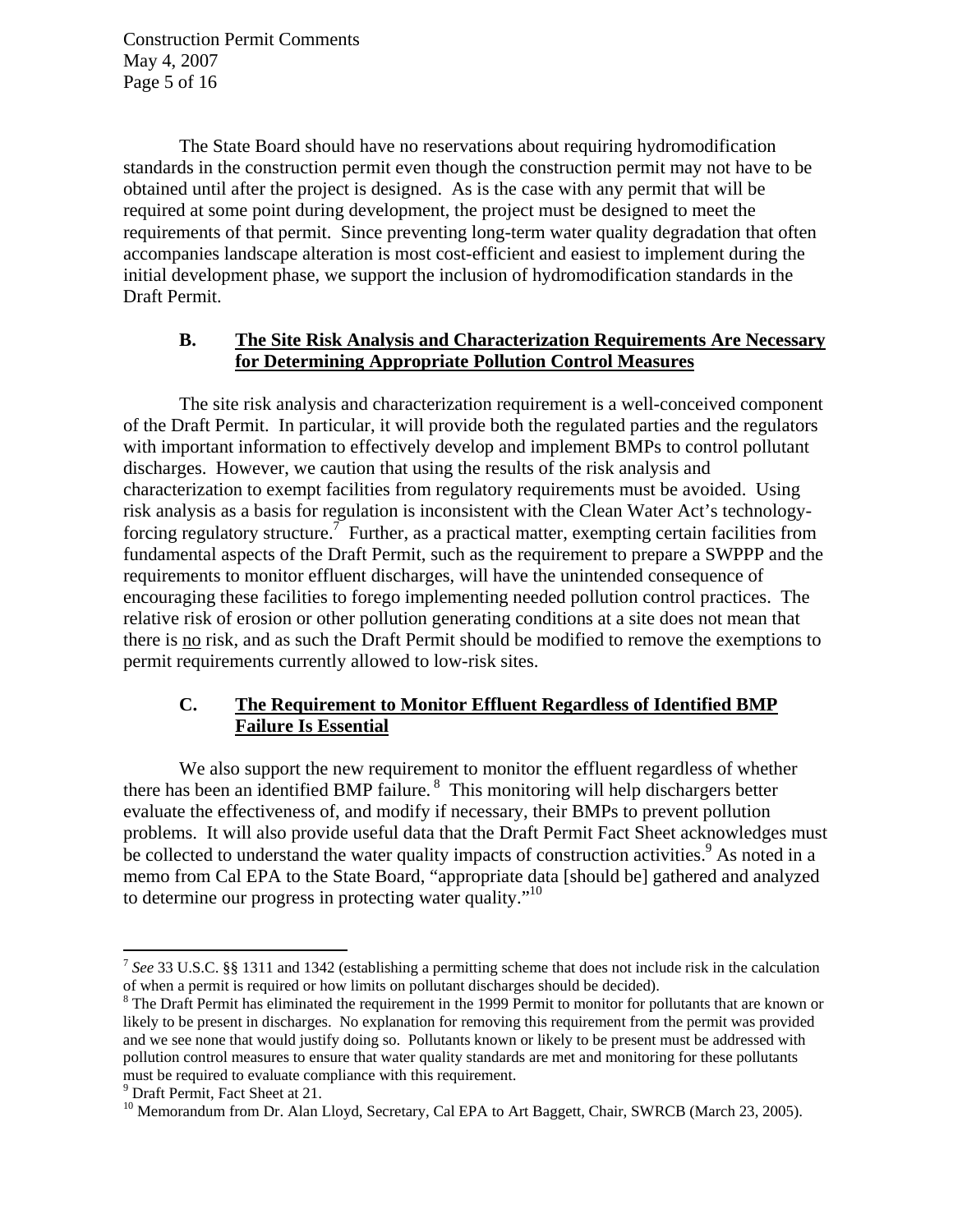## **D. The Requirements Imposed When Highly Erosive Soils Will Be Exposed Are Valuable Additions to the Draft Permit**

We support the alternative ATS or source control options to control sediment when preconstruction soil surveys indicate that soils to be exposed are particularly prone to  $\epsilon$  erosion.<sup>11</sup> We acknowledge the fears some commenters may raise about the potential toxicity of the polymers used in an ATS but do not believe that these fears are justified. Several other states, including Washington, have established a protocol and procedure for testing and approving these treatments and we encourage the State Board to consider establishing a similar system to approve these systems in California.<sup>12</sup> Further, the effluent limitations established to address toxicity<sup>13</sup> should provide an effective backstop to ensure that these systems are properly developed and implemented.

## **II. Concerns That Still Need to Be Addressed**

## **A. Compliance Determinations Should Be Simple and Transparent**

Any NPDES permit must lend itself to a simple and transparent compliance determination in order to be effective. The first Secretary of Governor Schwarzenegger's California Environmental Protection Agency ("Cal EPA") articulated this principle in an enforcement initiative that directs agencies on the development of permits to protect environmental quality.<sup>14</sup> The Enforcement Initiative Memo also states that " $[c]$ urrently, one of the greatest difficulties faced by enforcement staff is complicated, ambiguous and/or poorly written permits or multiple, conflicting and confusing regulatory requirements that are unenforceable." The Secretary then provided specific recommendations in his Memo to address the problems associated with assessing compliance, stating that "[p]ermit requirements must be unambiguous. They should be written in such a way that they are clear, easy to understand, and determining compliance is simple." The Secretary added with respect to actual enforcement that "[s]imilarly, the enforcement consequences for violation should be clear."

These points were reiterated by the Governor's subsequent Secretary in a memo to the State Board,<sup>15</sup> which requested the Board to work with Cal EPA to:

- "[m]easure compliance rates among all potential violators of water laws . . . and post information about violations and compliance rates on the Internet";
- "regularize and systematically assure that violations are promptly and consistently enforced and prosecuted"; and

<sup>&</sup>lt;sup>11</sup> See Dr. Horner's Comments at 3-4.

<sup>&</sup>lt;sup>12</sup> *Id.* <br><sup>13</sup> Draft Permit, Section IV(4)(a)-(b).

<sup>&</sup>lt;sup>14</sup> Enforcement Initiative Memorandum from Secretary Terry Tamminen, Cal EPA to Board Chairs, Department Directors, and Executive Officers (November 30, 2004) ("Enforcement Initiative Memo").

<sup>&</sup>lt;sup>15</sup> Memorandum from Secretary Alan Lloyd, Cal EPA to Art Baggett, Chair, SWRCB, (March 23, 2005) ("Lloyd Memo").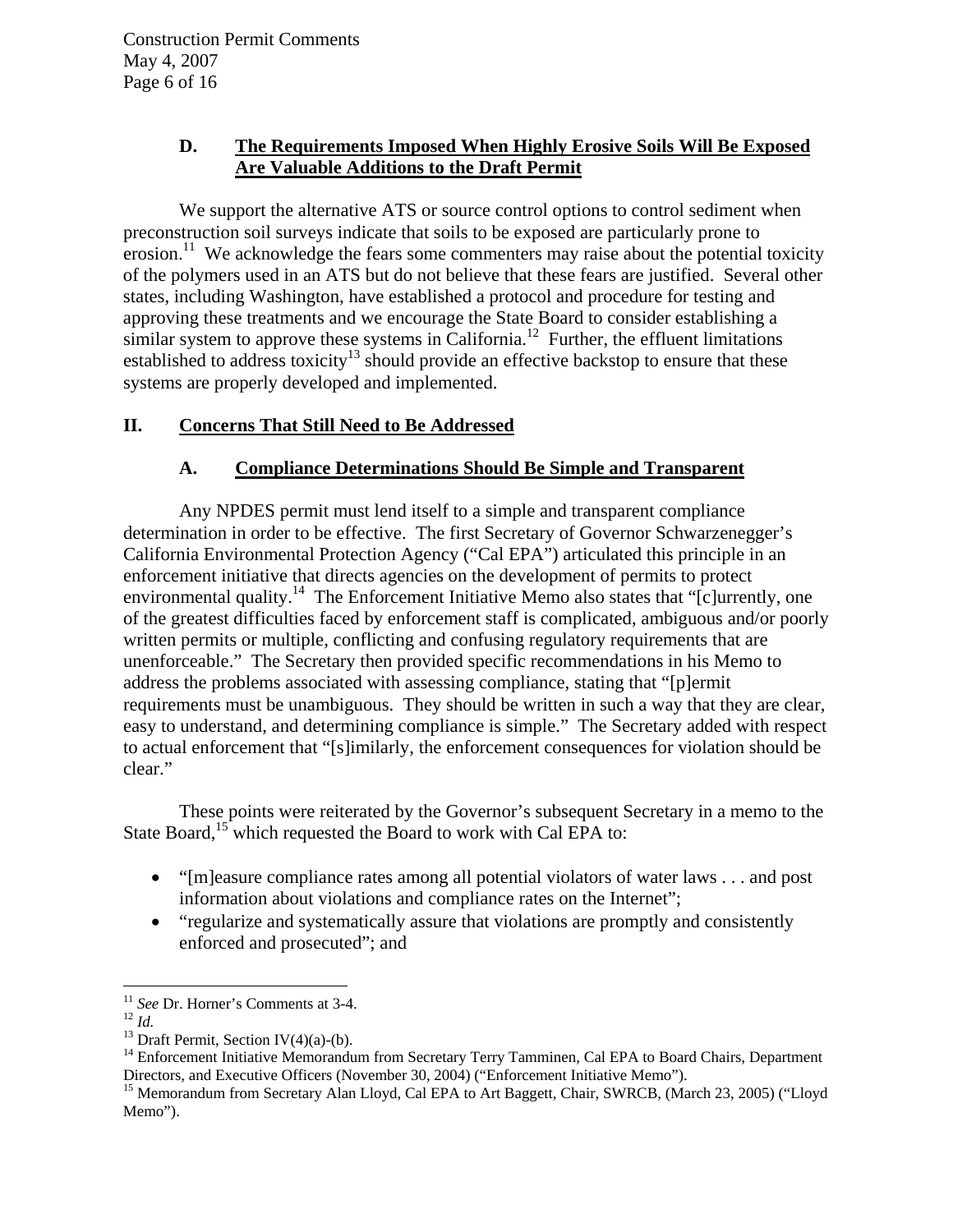Construction Permit Comments May 4, 2007 Page 7 of 16

• "[s]tandardize permitting requirements and permit monitoring, and reporting."

Both the Enforcement Initiative Memo and the Lloyd Memo were issued during the development of the Draft Permit and reiterate the critical importance of making permits simple and transparent so that compliance can be effectively measured, reported, and when necessary, efficiently enforced to protect water quality.

 The 1999 Permit did not achieve these goals. By relying exclusively on an inherently subjective BMP-based system of compliance and not requiring monitoring to evaluate BMP effectiveness, the 1999 Permit failed to provide an objective means to determine if the pollution control measures implemented were achieving the requirements of the permit to protect water quality. We heard perennial complaints from Regional Board staff that they lacked the funding to engage in the largely subjective and resource intensive process of site visits and technical oversight necessary to evaluate developers' attempts to comply with the 1999 Permit.

It is disheartening to see that this Draft Permit largely reinstitutes the same regime for determining compliance as the 1999 Permit. Rather than correct many of the problems with the 1999 Permit, the Action Level (AL) feedback loop proposed in the Draft Permit is not designed to effectively evaluate compliance with the Permit. Instead, as the Draft Permit states, "the ALs in this General Permit are not directly enforceable."<sup>16</sup> Rather, they are simply intended to provide feedback to see if the BMPs chosen by the discharger are in working as predicted. If they are not, there is no potential for a penalty, and all that the discharger must do is try some additional BMPs. The dischargers will never be assured that they have done what is required to meet the permit requirements and water quality standards, and the Regional Boards will have to spend just as much time making the subjective determination of whether a certain project is in compliance. This system failed under the 1999 Permit and it should not be repeated here.

To avoid perpetuating these problems as they exist in the 1999 Permit, the State Board should revise the Draft Permit. In particular, the permit should incorporate numeric effluent limits (NELs) rather than ALs for pollutants likely to be discharged. With NELs, determining compliance will be simple and dischargers will have quantitative information to help determine what additional steps are necessary to achieve compliance.

In addition, the Draft Permit's monitoring program should be revised such that it can be used to evaluate compliance. As it is currently written, the monitoring requirements will generate useful data regarding BMP effectiveness relative to promised performance, but they will not indicate whether compliance with the required technology-based pollutant reductions or water quality standards has been achieved. Until compliance determinations are simple and transparent, neither the regulators nor the dischargers will know if the measures being taken are resulting in the protection of water quality that the Permit must ensure.

<sup>&</sup>lt;sup>16</sup> Draft Permit, Section 1, ¶ 14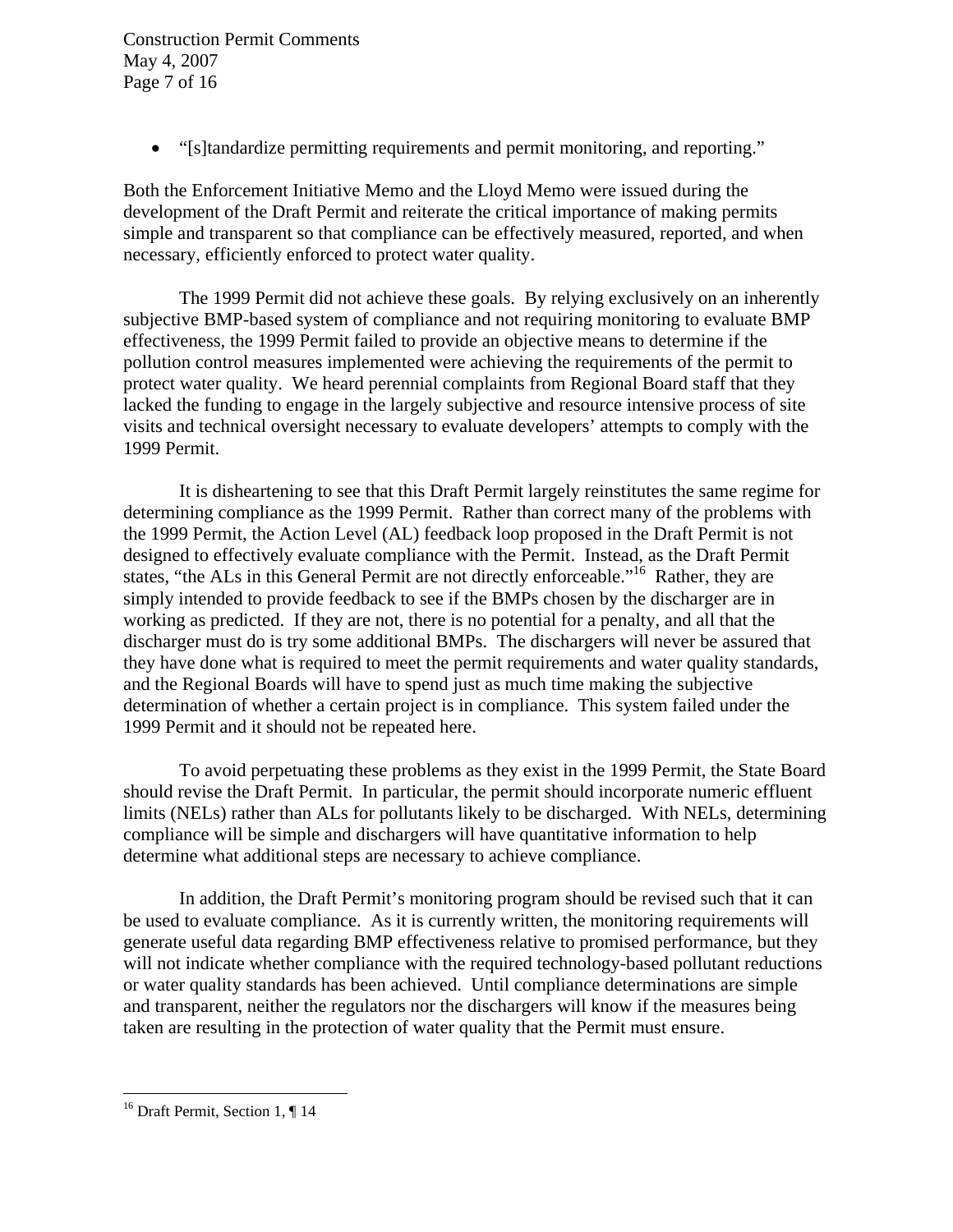## **B. The Construction Permit Must Provide Appropriate Enforcement Mechanisms to Address the Transitory Nature of Construction Project Discharges**

The Governor's message in his Action Plan on the Environment could not have been any clearer regarding the importance of simplicity in permitting and the relationship this simplicity has to enforcement. Specifically, the Action Plan provides:

> Strict law enforcement is vital to assure environmental protection, prevent polluters from achieving unfair competitive advantage against complying competitors, send a message of public values, and establish conditions conducive to creativity and participation in voluntary initiatives. My Administration will focus on keeping underlying statutes and regulations simple; simple rules are easiest to follow and comply with; unnecessarily complex rules are hard to comply with, hard to enforce, and encourage evasion. $^{17}$

The Draft Permit does not provide this simplicity, nor does it provide adequate enforcement mechanisms needed to be certain the environment is protected. The substantial discharges of sediment and other pollutants from construction sites occur in a very short period of time, often over just one or maybe two rainy seasons. As such, in order to effectively enforce the terms of the permit and ensure that an entire project does not get built without needed controls to protect water quality and aquatic habitat, the Permit must provide the agency responsible for enforcement with effective tools to guarantee environmental protection. In the context of a permit governing construction activity, the agency responsible for enforcement must have the ability to stop the cause of the pollution problem immediately. Much as an enforcer of the fire code would have the ability to immediately stop a construction project and require the problem be corrected if an inspection revealed violations of the code, this permit must ensure that the Regional Boards have the authority to stop work if sample results or inspections reveal the pollution control measures are not working to protect water quality. This enforcement tool is critical if the state is to be effective in an environment like construction, as discussed in the Introduction to these comments.

The Draft Permit does not provide this essential authority. Instead, the Draft Permit provides that Regional Boards "may require revisions of SWPPPs and [other pollution prevention plans]." The statement that noncompliance with this order is grounds for enforcement under the Clean Water  $Act^{18}$  is not effective in the construction context. For one thing, as explained, determining compliance under the Draft Permit would be a long, resource intensive process and thus is not responsive enough to provide for quick enforcement. Further, enforcement actions under the Clean Water Act can take months to even reach a stage where a work stoppage can be obtained. In the case of a construction project, these months could mean many more rain storms and associated pollutant discharges, or even the completion of the project such that by the time a stoppage is ordered, controls are no longer a viable option. The window of opportunity to correct the problem before more harm is caused

<sup>17</sup> Governor Arnold Schwarzenegger, "Action Plan for California's Environment" (Oct. 2003).

 $18$  Draft Permit, Attachment C, Section I(1).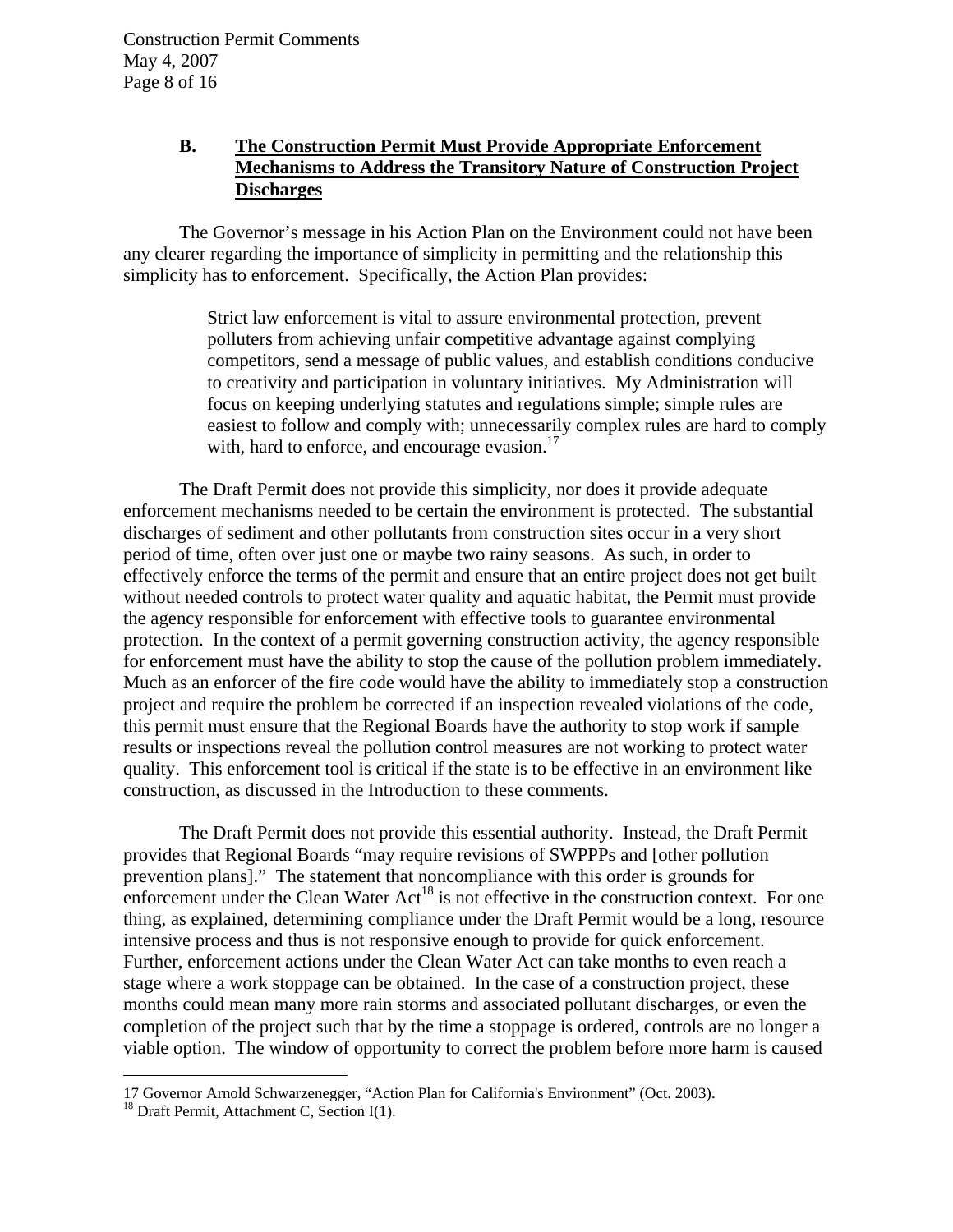Construction Permit Comments May 4, 2007 Page 9 of 16

will have passed, making the threat of halting the project an empty one. The Draft Permit should be revised to provide both a simple method for determining performance and a streamlined mechanism that gives the Regional Boards the ability to step in and require immediate compliance before any other actions with the potential to degrade water quality are taken.

## **C. The Construction Permit Must Ensure Compliance with Water Quality Standards**

 A significant shortcoming of the Draft Permit is its authorization of polluted discharges without any method to ensure that water quality standards will be not be violated. We recognize that the Draft Permit contains prohibitions on discharges of pollutants that cause or contribute to an exceedance of any applicable water quality standards.<sup>19</sup> However, as explained below, the assertion of this requirement must be accompanied by numeric effluent limitations on discharges, and appropriate monitoring requirements to guarantee that the discharges authorized by the Draft Permit are not causing or contributing to violations of applicable water quality standards. Unless changes are made, neither the dischargers nor the Regional Boards will be able to make efficient compliance determinations or take appropriate subsequent action to mitigate the environmental harm caused by noncompliance.

 A quick background on the requirements of the Clean Water Act is necessary to inform this discussion. The Clean Water Act requires that all NPDES permits, including permits for construction storm water discharges, comply with sections 301 and 402, 33 U.S.C. §§ 1311 and 1342. Specifically, section 402 requires the State Board issue permits that "apply, insure compliance with, any applicable requirements of sections 1311, 1312, 1316, 1317, and 1343."<sup>20</sup> Section 301(b)(1)(C) requires that discharges be controlled with effluent limitations necessary to meet water quality standards.<sup>21</sup> In addition, section 13377 of the Porter-Cologne Act requires that NPDES permits "apply and ensure compliance with all applicable provisions of the [CWA] … together with any more stringent effluent standards or limitations necessary to implement water quality control plans, or for the protection of beneficial uses, or to prevent nuisance."<sup>22</sup> Together these provisions mandate that when discharges of pollutants are authorized by an NPDES permit, the NPDES permit must contain provisions that will ensure that applicable water quality standards are met.

 Rather than comply with this Clean Water Act mandate, the Draft Permit focuses almost exclusively on the requirement that all NPDES permits require technology-based pollutant reductions in discharges, ignoring the additional requirement to ensure that water quality standards are met. The Draft Permit must be revised to include provisions that the discharges authorized by the Permit shall not result in a violation of water quality standards.

<sup>&</sup>lt;sup>19</sup> Draft Permit, Section VI(2).

 $^{20}$  33 U.S.C. § 1342(b)(1)(A).

 $^{21}$  33 U.S.C. § 1311(b)(1)(C).

<sup>22</sup> Cal. Water Code § 13377.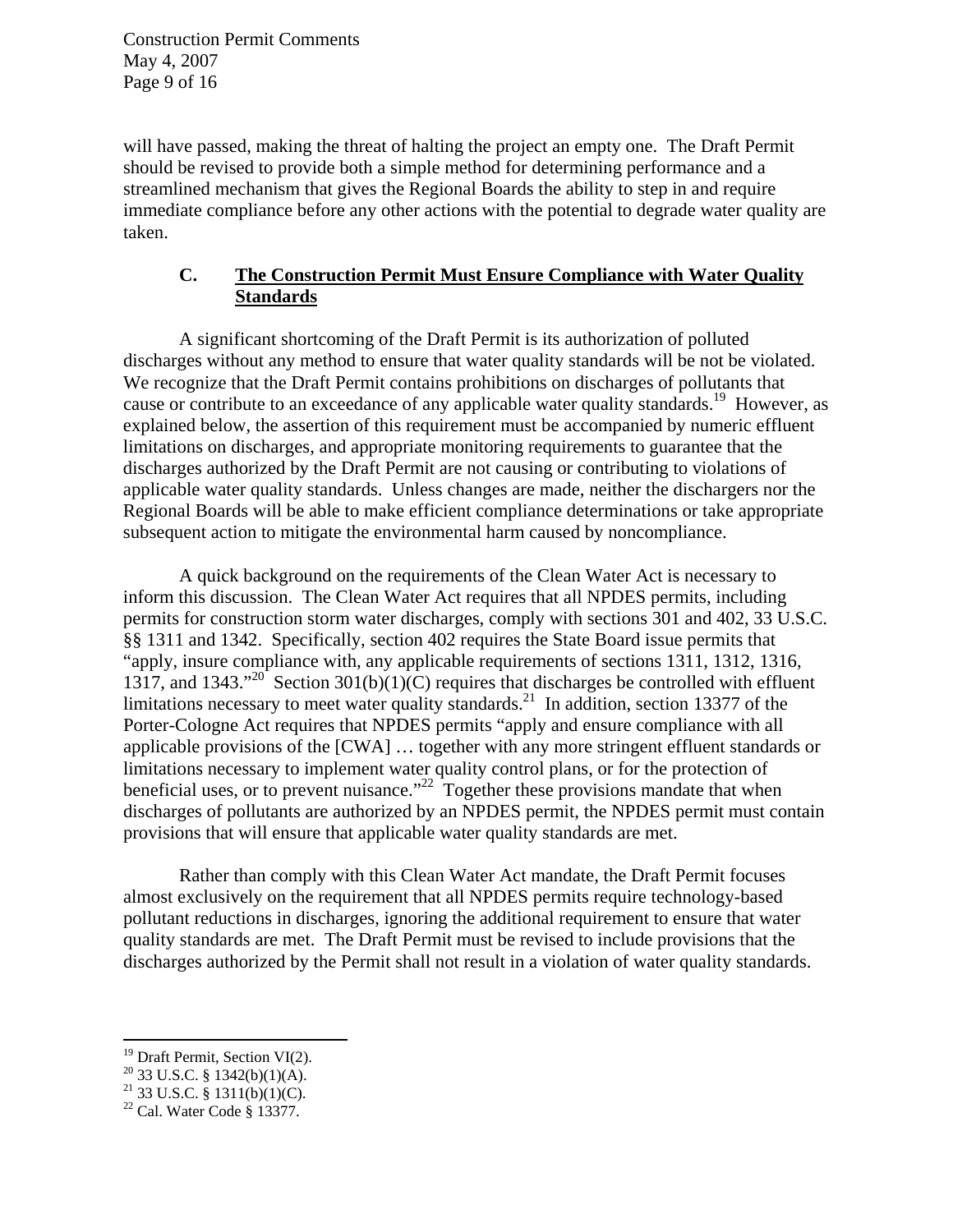Construction Permit Comments May 4, 2007 Page 10 of 16

The technology-based requirements in the Draft Permit represent an improvement over previous permit iterations but do not go as far as feasible or necessary to reduce pollutant loads in discharges.<sup>23</sup> The Draft Permit itself acknowledges the shortcomings of the technology-based ALs and other pollution control requirements when stating:

> The Action Levels chosen should indicate whether systems are working as intended. Since these are technology based numbers, though, they are not necessarily good indicators of compliance with downstream water quality standards.

To meet its obligation and ensure that water quality standards are met, the State Board must replace the action level system currently proposed with a set of numeric effluent limitations and a monitoring program that allows dischargers to evaluate whether their discharges are causing or contributing to water quality standard exceedances.

#### **1. Numeric Effluent Limitations Are Necessary Component of Ensuring Water Quality Standards Are Met**

Numeric effluent limitations should be established for all pollutants present or likely to be present in the authorized discharges. These NELs will be based, at least in part, on numeric criteria set forth in a Statewide Water Quality Control Plan, the California Toxics Rule, the National Toxics Rule, or an applicable Regional Basin Plan. Since discharges to different water bodies may require different limitations, the State Board should develop a table for dischargers to use to identify which set of effluent limitations applies to their discharges.

 Notwithstanding the fact that NELs will help substantially in ensuring compliance with water quality standards, the only generally applicable NEL established by the Permit is for  $pH<sup>25</sup>$  The Draft Permit provides that  $pH$  is a good indicator of a failure of pollution control measures to prevent the discharge of pollutants associated with concrete and masonry activities. Including a NEL for pH is a good idea, but we see no reason why an NEL for sediment, the pollutant almost all commenters recognize as the most problematic at construction projects, as well as other pollutants likely to be present, were not developed. The mandate the State Board must meet is to ensure that discharges do not violate water quality standards. At the very least the State Board should implement NELs to address those pollutants most likely to lead to such violations.

<sup>&</sup>lt;sup>23</sup> See also Dr. Horner's Comments at 2.

<sup>&</sup>lt;sup>24</sup> Draft Permit, Fact Sheet at 34.

<sup>&</sup>lt;sup>25</sup> We are entirely unclear why the Draft Permit includes a compliance schedule for the pH NEL. The Draft Permit Fact Sheet states that "while we believe these limits are feasible to comply with immediately, we have set them to a compliance schedule to become effective 18 months after adoption of this General Permit." Draft Permit, Fact Sheet at 37 (emphasis added). We are unaware of a legal basis for including a compliance schedule when the State Board finds that immediate compliance is feasible. The Draft Permit should be revised to remove the compliance schedule for pH.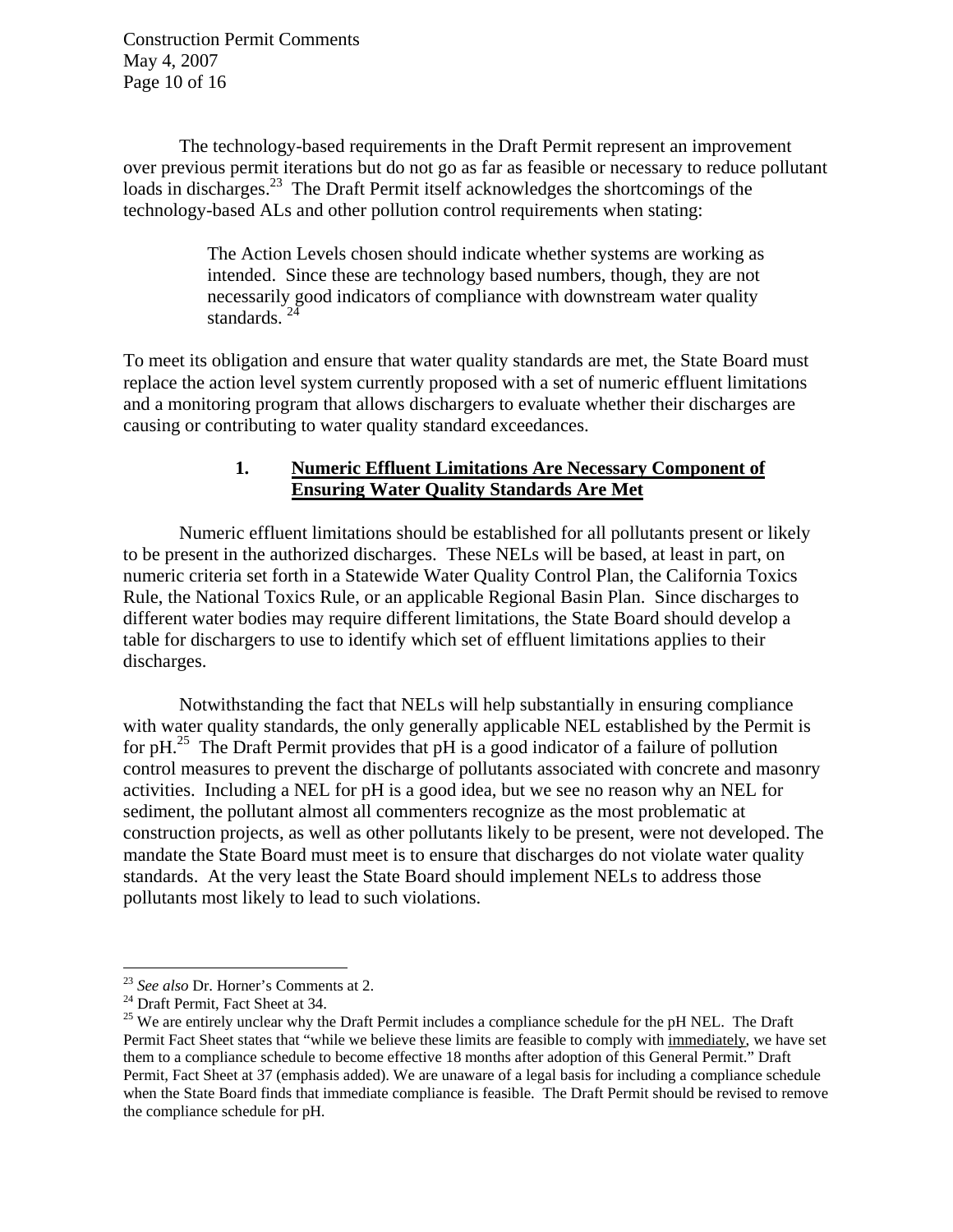Construction Permit Comments May 4, 2007 Page 11 of 16

#### **2. Receiving Water Monitoring Must Be Mandatory to Ensure Water Quality Standards Are Met**

In addition to establishing appropriate NELs, the State Board should require monitoring of receiving waters to verify that the pollutant discharges authorized are not resulting in, or contributing to, exceedances of water quality standards. In *Defenders of Wildlife v. Browner*, the Ninth Circuit explained that the Clean Water Act requires strict compliance with water quality standards by dischargers of storm water associated with industrial activity (which includes construction activities). 191 F.3d 1159, 1165 (9th Cir. 1999). Without effective monitoring requirements it will be difficult for a discharger to know whether he or she is meeting this requirement. It will be additionally difficult for a regulator charged with enforcing the permit to know whether a particular discharger is in compliance. Finally, it will be impossible for the regulator to know whether their permit scheme is effective in ensuring that authorized discharges do not cause or contribute to exceedances of water quality standards. In fact, the Draft Permit acknowledges this problem, stating:

> We do not know and cannot know without better monitoring if compliance with technology based standards will be adequate to prevent exceedences of receiving water objectives.<sup>26</sup>

The only way to correct this problem, comply with the law, and give the regulated community assurances that it is in compliance with the law is to establish a monitoring program that provides useful data for determining if water quality standards are being met.

A monitoring program to ensure that water quality standards are complied with would necessarily include mandatory monitoring of the surface water conveyances into which discharges from construction activities flow. The 1999 Permit established such a program, at least for water bodies impaired for sediment, by requiring dischargers to monitor the waters receiving their discharges both upstream and downstream of the discharge locations.<sup>27</sup> For reasons not articulated in the Fact Sheet or the Draft Permit, this requirement has been done away with, despite the fact that it would provide an effective mechanism for determining compliance with water quality standards.<sup>28</sup> We suggest that the sediment monitoring requirements of the 1999 Permit be carried over to the Draft Permit and expanded to address all pollutants that may be discharged from construction sites, including pollutants known or likely to be present.

<sup>&</sup>lt;sup>26</sup> Draft Permit, Fact Sheet at 21.

 $27$  1999 Permit, Section B(7). If the monitoring indicated an increase in sediment loading downstream of the discharge, a rebuttable presumption was established that the discharge was causing or contributing to an exceedance of water quality standards. *Id*. It was then up to the discharger to monitor its effluent to prove that it neither caused nor contributed to the exceedence. *Id*.<br><sup>28</sup> We are surprised that this process was done away with without explanation, especially since this requirement

was in the 1999 Permit in the first place as a result of a court order.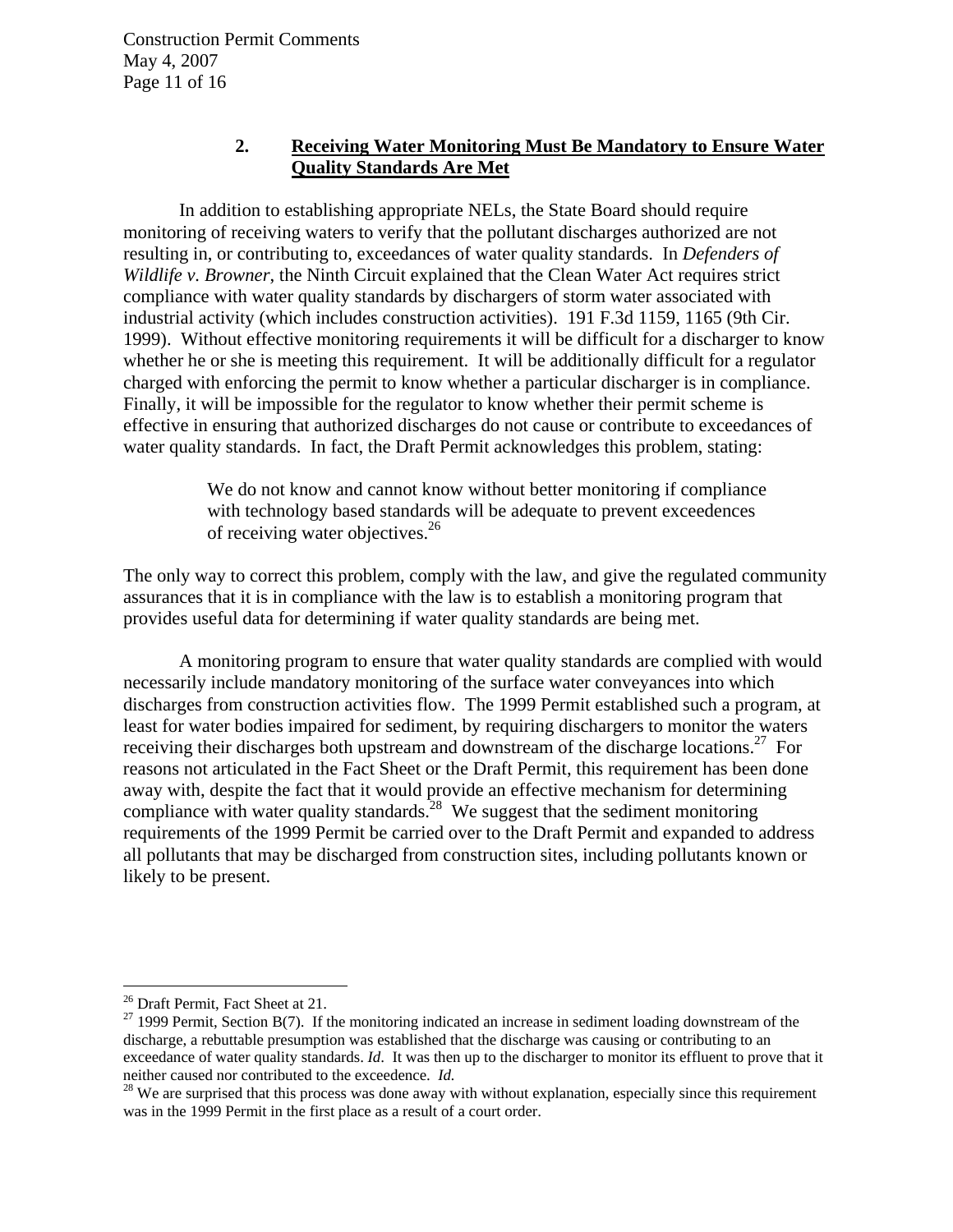Construction Permit Comments May 4, 2007 Page 12 of 16

#### **D. Numeric Limitations Are Feasible and Appropriate**

 The Lloyd Memo from Cal/EPA to the State Board directs the State Board that "[w]here appropriate to achieve water quality protection, numeric limits based on sound science should be incorporated into permits that define the allowable discharge of pollutants that the Boards determine are a high priority." When asked by the State Board whether numeric limits where feasible in the construction context, the Blue Ribbon Panel Report concluded that "[n]umeric limits . . . are technically feasible" and provided a series of guidelines that the State Board should follow when developing numeric effluent limitations for construction storm water discharges.<sup>29</sup> The BRP recommended that the State Board consider numeric limits for pH "in particular," and added that "[t]he Board should consider Numeric Limits . . . for other pollutants of relevance to construction sites" in addition to pH.

The State Board should revise the Draft Permit to include numeric effluent limitations for high priority pollutants, which from construction sites must at a minimum include sediment and turbidity. Numeric effluent limitations are the most effective method available to the State Board to ensure that the permits will meet the dual requirements of the Clean Water Act to force technology-based solutions to reduce pollutants and to ensure that water quality standards are met. As with any other industry, the NELs can, and should, be established based on an evaluation of technology that is available, with the concentration limits set at the levels achieved by the appropriate technologies.<sup>30</sup> Further, NELs necessary to ensure that water quality standards are met can be established by referring to the numeric criteria for pollutants established in the Statewide Water Quality Control Plan, the California Toxics Rule, the National Toxics Rule, or an applicable Regional Basin Plan.

The benefits of using NELs are threefold. First, rather than having to spend countless hours reviewing SWPPPs and conducting site visits to assess whether the BMPs chosen will in fact achieve the pollutant reductions required, NELs set a pollutant concentration level that dischargers must comply with and leave it up to the discharger to determine how it will meet these limits. Second, utilizing NELs rather than ALs eliminates the need for a back-and-forth between the permittee and the Regional Board to determine the best method to reduce problematic discharges. Third, NELs provide a clear and simple method for evaluating compliance with the permit. This is a benefit to both the regulatory agency and the discharger since questions, about what constitutes compliance will be eliminated and, when enforcement is necessary, demonstration of non-compliance will involve a quick comparison of sample results to NELs.

## **E. Monitoring Programs Should Be Designed to Demonstrate Compliance with the Permit and Not Treated as a Penalty**

 We applaud inclusion in the Draft Permit of the requirement for dischargers to monitor and sample their discharges on a regular basis. However, even with this addition, the monitoring requirements in the Draft Permit will be insufficient to encourage and effectively

<sup>&</sup>lt;sup>29</sup> Blue Ribbon Panel Report at 16-17.

<sup>30 33</sup> U.S.C. § 1311(b)(1)(A) and 1311(b)(2)(A). *See* Dr. Horner's Comments at 4-5.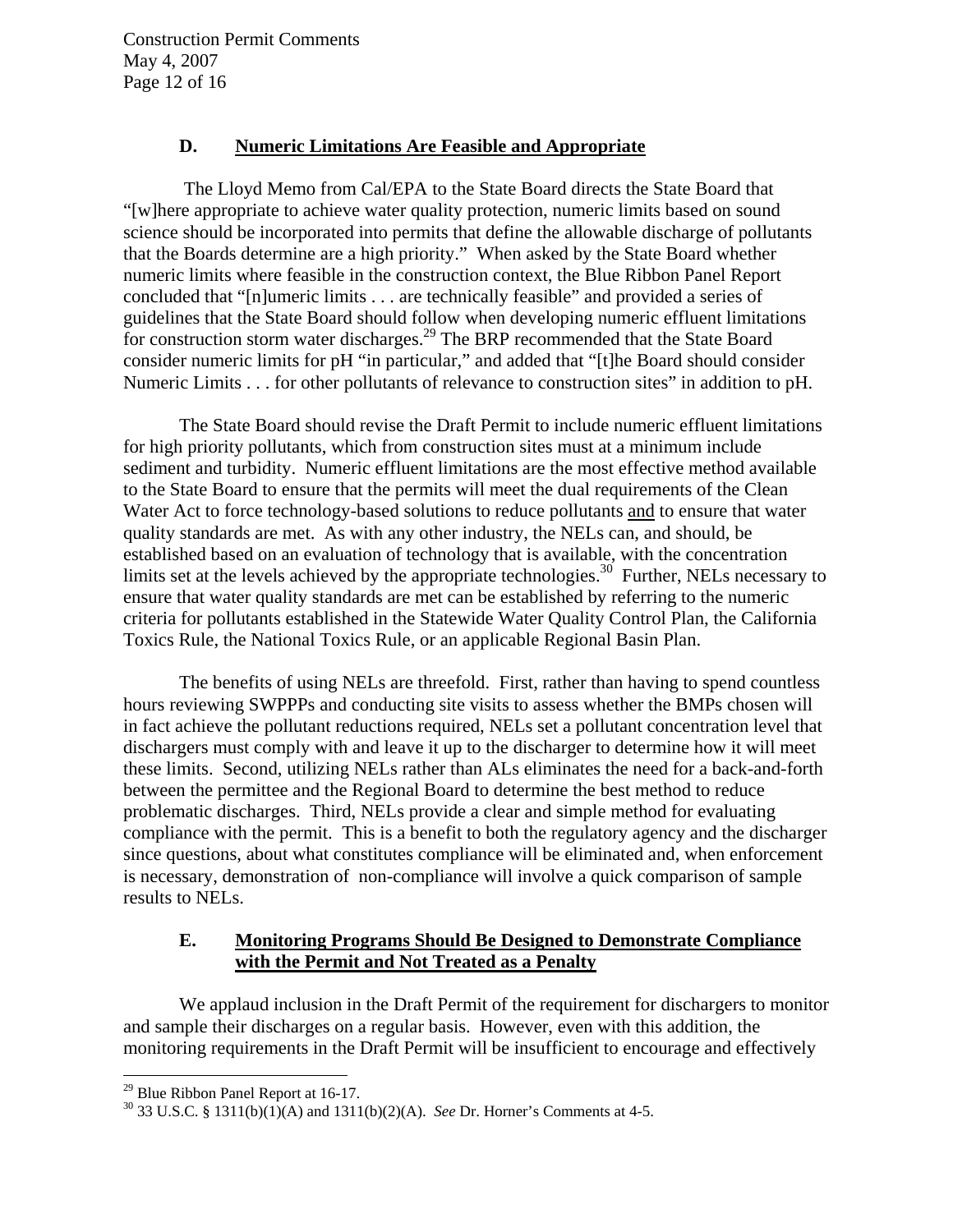Construction Permit Comments May 4, 2007 Page 13 of 16

evaluate compliance with the permit. Our recommended improvements to the monitoring requirements in order to achieve the goals of the Lloyd Memo are set forth in the sections above addressing the requirement to ensure compliance with water quality standards and necessity of making compliance determinations simple and transparent.

Our remaining concern with the monitoring requirements as currently structured is that the incentives established are backward. As the Lloyd Memo states, any monitoring program in an NPDES permit must "[a]ssure that . . . appropriate data are gathered and analyzed to determine our progress in protecting water quality."<sup>31</sup> Notwithstanding the directive from Cal/EPA, which still stands, the Draft Permit appears to treat monitoring as a penalty rather than what it is – an essential component in an effective regulatory system. For example, receiving water monitoring is only required when ALs are exceeded and low-risk sites are not required to monitor their discharges.<sup>32</sup> Monitoring is the only way for dischargers, the regulators, and the public to judge the effectiveness of the pollution control measures implemented; it is the simplest and most-effective way to judge compliance with the terms of the permit; it is the best way to test the accuracy of assumptions built in to the permit (for example whether the low-risk sites in fact have fewer pollution problems); and it is the only way to evaluate impacts to water quality.<sup>33</sup> As such, it should not be treated as a penalty but understood and utilized as the only effective means to ensure pollution in storm water discharges are controlled.

As a practical matter, when monitoring is not required, permits fail to achieve their goals. For example, the 1999 Permit does not require monitoring until after a problem has been visually detected. One result of the 1999 program is that there is no way to determine if BMPs that appear to be working are in fact doing their job. The perils of not requiring monitoring can also be found in the group monitoring programs authorized by the General Industrial Storm Water Permit, such as the Metals Recyclers Group ("MRG") operating in Region 4. Members of the MRG are only required to monitor two times every five years. Results from this limited monitoring reveals repeated and regular exceedances of benchmarks and water quality standards for almost all pollutants they discharge. Without regular feedback on the effectiveness of their pollution controls, the MRG dischargers have no idea of whether they are complying with their permit or not. Both of these examples demonstrate the importance of establishing a regular monitoring program that is not treated as a penalty but instead is understood as an integral part in protecting water quality.

#### **F. Agency Review and Public Participation Processes Require Revision**

 The agency review and public participation provisions in the Draft Permit are a good start towards incorporating the review and participation requirements of the Clean Water Act into the permitting process. We support the inclusion of provisions allowing the Regional Boards to review the NOI, SWPPP, and SWPPP Checklist and to require revisions to the

<sup>&</sup>lt;sup>31</sup> Lloyd Memo at 2.

 $32$  Draft Permit, Attachment E, Section E(3).

<sup>33</sup> *See* Lloyd Memo at 2.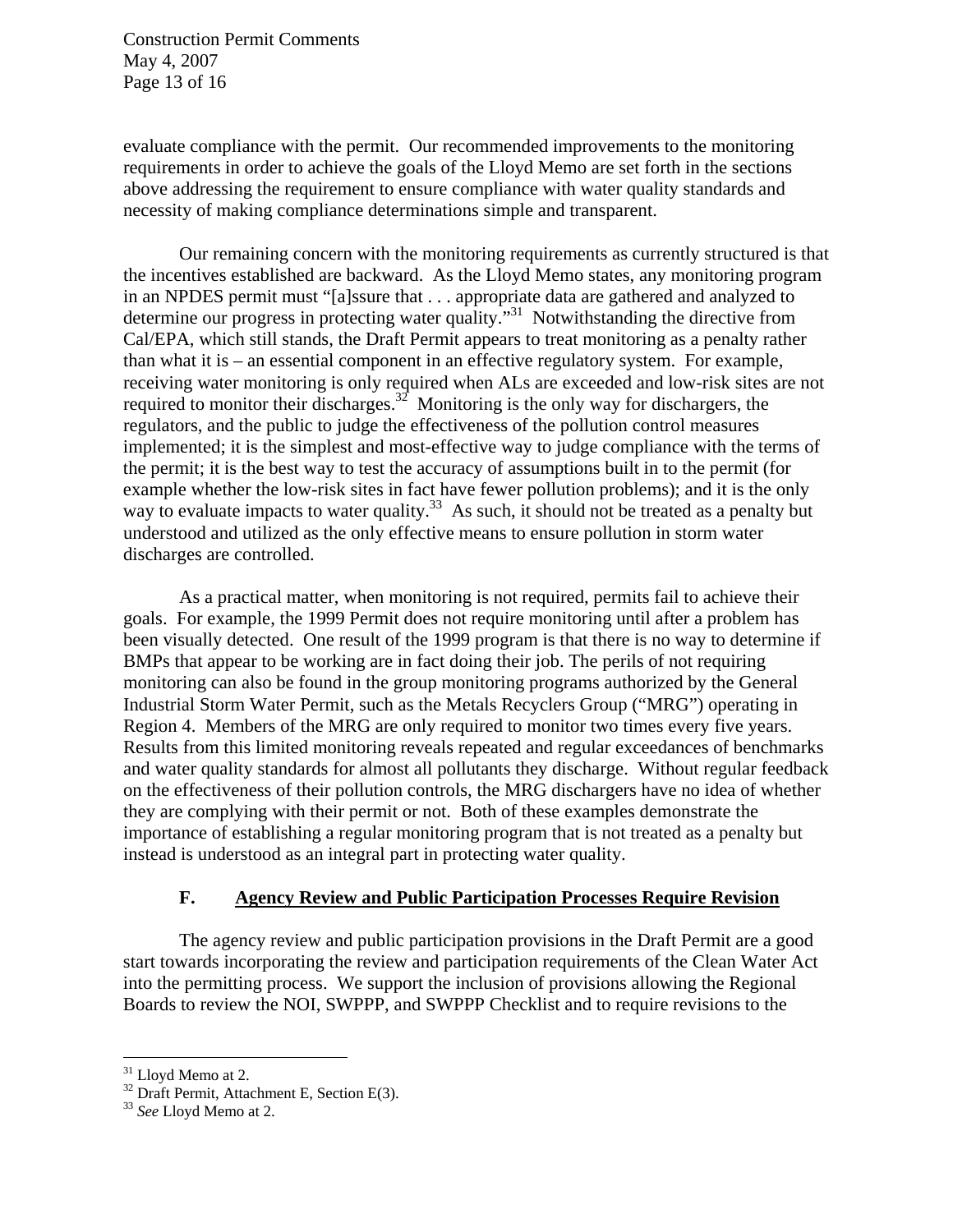Construction Permit Comments May 4, 2007 Page 14 of 16

SWPPP or rescind permit coverage if these documents are found to be inadequate.<sup>34</sup> We also support the provisions that require the SWPPP to be submitted to a publicly accessible database, allow the public to comment on the SWPPP and other aspects of the permit application, and give the Regional Board the flexibility to require revision of the SWPPP or rescind permit coverage based on public comments. However, the agency review and public participation provisions do not completely satisfy the requirements of the Clean Water Act and controlling legal precedent. As explained more thoroughly below, the agency review of a discharger's SWPPP should occur early in the permitting process, prior to receipt of permit coverage.35 In addition, the avenues for public participation must occur prior to the discharger's receipt of permit coverage and must include opportunities for a public hearing.<sup>36</sup>

 The Clean Water Act requires agency review of permit applications and the substantive terms of the permit designed to control pollutant discharges, prior to granting permit coverage. $37$  In cases where the substantive terms of the permit include the development and implementation of BMPs to prevent pollutant discharges, it is incumbent that the agency issuing permit coverage have the opportunity to review the BMPs selected prior to permit coverage to ensure that they will have the required effect of achieving the applicable pollutant reduction standards.<sup>38</sup> Agency review is appropriate even where the terms of the general permit identify detailed management practices, since absent review "nothing requires that the combination of [BMPs] that the operator [of the construction project] selects from this 'menu' will have the combined effect of reducing discharges to [the applicable pollution reduction standards.]"<sup>39</sup> In sum, the Ninth Circuit requires that:

> Stormwater management plans that are designed by the regulated parties must, in every instance, be subject to meaningful review by an appropriate regulating entity to ensure that each such program [meets applicable pollutant reduction standards].<sup>40</sup>

As a final note, *EDC* provides that "technical issues relating to issuance of NPDES permit issuance should be decided … at a stage where the [permitting agency] has the greatest flexibility to make appropriate changes."<sup>41</sup>

 The Draft Permit fails to meet these requirements. In pertinent part, the Draft Permit provides that "Regional Boards *may* review permit registration documents [NOI, SWPPP, SWPPP Checklist] and reject or accept permit coverage."<sup>42</sup> On its face the Draft Permit does not require review of the SWPPP and other documents that establish the substantive pollution

<sup>&</sup>lt;sup>34</sup> Draft Permit, Section XIII(1)-(2).<br><sup>35</sup> See Environmental Defense Center v. EPA, 344 F.3d 832, 854-858 (9th Cir. 2003) ("EDC").

<sup>&</sup>lt;sup>36</sup> *Id.*<br><sup>37</sup> *See* 33 U.S.C. §§ 1342(a) and 1342(b); *EDC*, 344 F.3d at 841, 854-856, and 855 n.32.<br><sup>38</sup> *Id.* at 854-856.<br><sup>39</sup> *Id.* at 855 n.32.

<sup>&</sup>lt;sup>40</sup> *Id.* at 856. *Id.* at 856. 41 *Id.* at 857 (citing EPA interpretation of permitting process requirements found in 44 Fed. Reg. 32,854, 32,885 (June 7, 1979)).

 $42$  Draft Permit, Section XIII(2).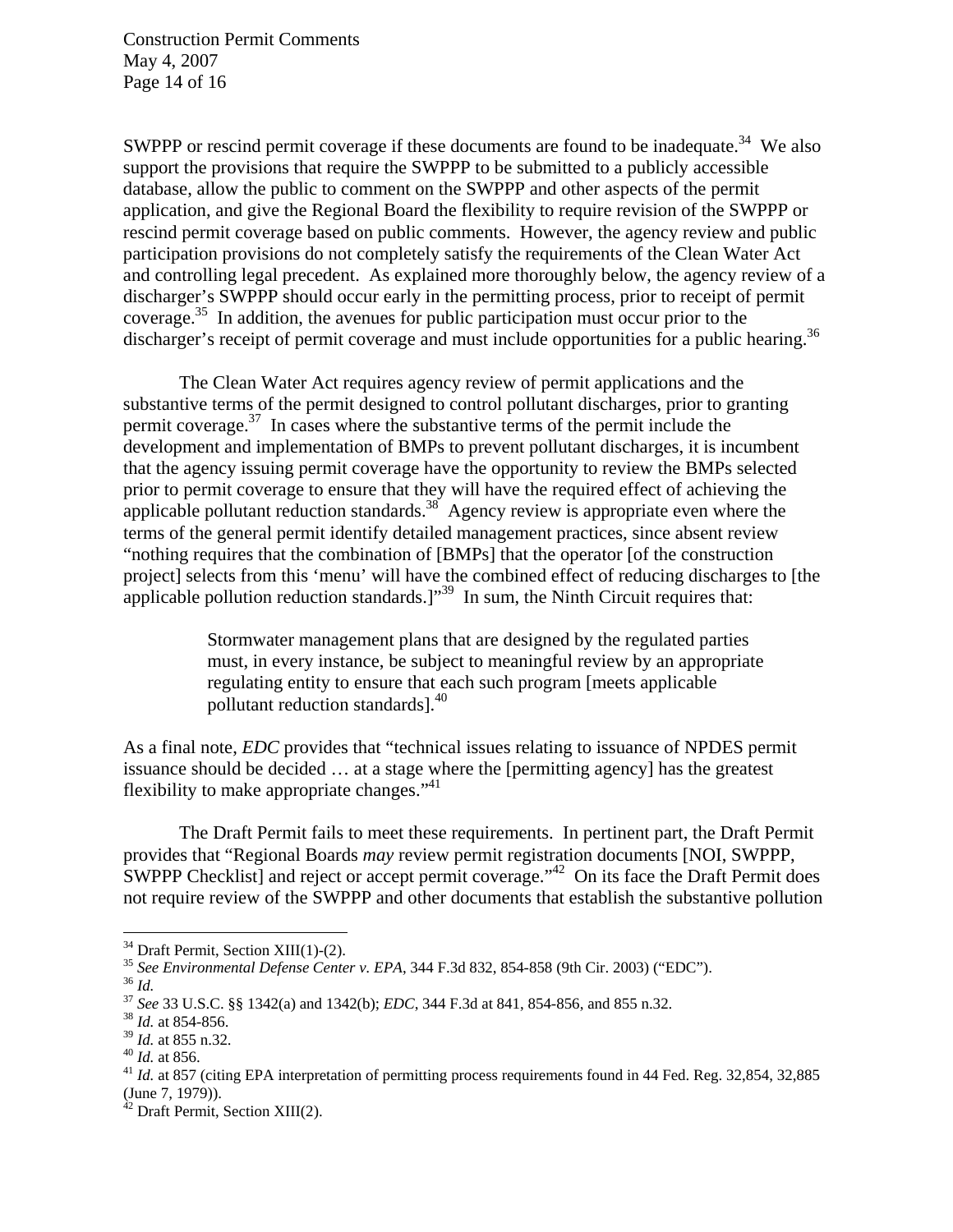Construction Permit Comments May 4, 2007 Page 15 of 16

control measures chosen by the permit applicant to meet the applicable pollutant reduction standards. Further, the Draft Permit fails to indicate when this discretionary review will take place. The Draft Permit seems to indicate that permit coverage is effective on the date the permit registration documents are "administratively accepted."43 The Draft Permit does not suggest that agency review will take place, if it takes place at all, prior to the grant of permit coverage. This scheme is inconsistent with the requirements of the Clean Water Act and controlling Ninth Circuit precedent, and the State Board should correct it to comply with the law.

The solution we propose to satisfy the agency review requirements is to mandate agency review of the SWPPP, and other documents that establish the substantive pollution control measures, prior to the grant of permit coverage. An alternative would be to develop NELs that all dischargers must comply with and leave the method for complying with them up to the discharger. Under the latter alternative, the substantive terms of the permit would be the numeric effluent limitations, and there would be no issue of dischargers writing the terms of their permits.

The public participation provisions of the Draft Permit also need modification to meet the requirements of the Clean Water Act and controlling legal precedent. Section 402 of the Clean Water Act provides that the permitting process must provide for "opportunity for public hearing" and make a copy of each permit application available to the public.<sup>44</sup> Further, the timing for the public review process is the same as for agency review – that is public participation in the permitting process must occur prior to the issuance of permit coverage and in "the most open, accessible forum possible."<sup>45</sup>

As currently written, the Draft Permit does not achieve these requirements. The Draft Permit states "the Regional Water Boards shall review comments provided from the public … within the 90-day public review period" and "the Regional Water Boards *may* take actions … requiring public hearings."46 The Draft Permit does not indicate when this public review period will occur relative to permit coverage, but, as noted above, permit coverage is effective the date the SWPPP and other documents are "administratively accepted," which appears to coincide with the date they become available to the public.<sup>47</sup> That is, if our understanding is correct, the Draft Permit does not allow for public participation prior to permit coverage as required. Further, if a public hearing is requested (for which the decision to grant is discretionary, not mandatory as required by law), the hearing will not take place until after the permit has been issued, the project has begun, and the project momentum is already well underway. Asking the Regional Boards to mandate BMP reconfigurations at that point in the

 $43$  *Id.*, Section VII(4).

<sup>&</sup>lt;sup>44</sup> 33 U.S.C. §§ 1342(a)(1) and 1342(j); *EDC*, 344 F.3d at 856-857 (regulatory agency must make permit application materials publicly available and allow for a public hearing on NPDES permits). 45 *EDC*, 344 F.3d at 856-857 (citing EPA interpretation of permitting process requirements found in 44 Fed. Reg.

<sup>32,854, 32,885 (</sup>June 7, 1979)).

<sup>46</sup> Draft Permit, Section XIII(2) (emphasis added).

<sup>47</sup> Draft Permit, Section VII(4)